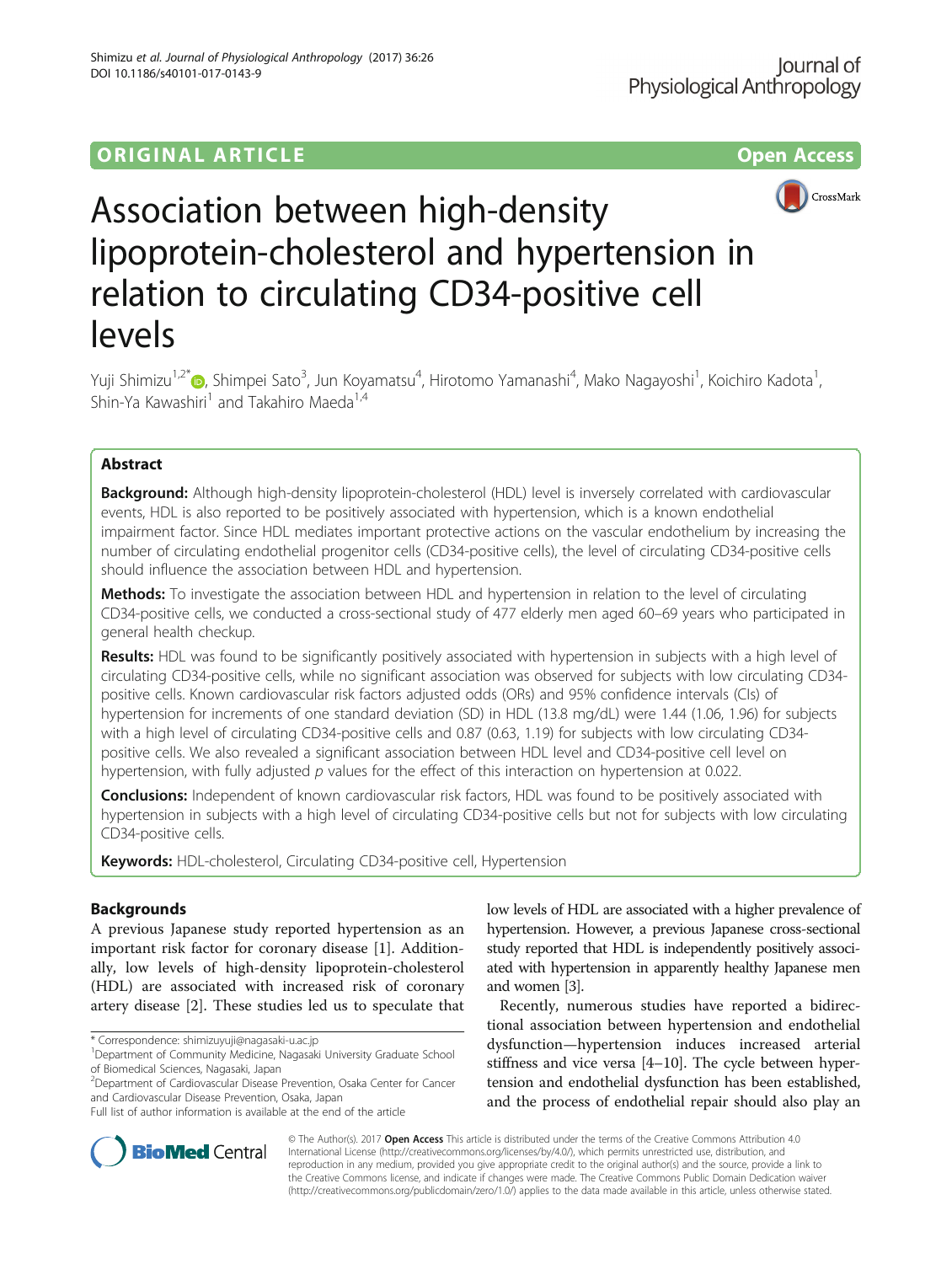important role with regard to breaking away from this vicious cycle.

On the other hand, bone marrow-derived endothelial progenitor cells such as CD34-positive cells have been reported to contribute to endothelial repair [[11](#page-5-0)–[13](#page-5-0)], and circulating CD34-positive cells contribute to the maintenance of cerebral circulation in an ischemic stress setting. A strong inverse correlation between the number of circulating CD34-positive cells and cerebral infarction has been shown [\[14](#page-5-0)]. Another study reported an inverse correlation between the level of cognitive impairment and the number of circulating CD34-positive cells in patients with vascular-type cognitive impairment [\[15](#page-5-0)]. Therefore, subjects with a high level of CD34-positive cells should have elevated endothelial repair activity [\[6](#page-5-0), [16](#page-5-0)–[18](#page-5-0)]. Since endothelial repair activity should be stimulated by endothelial injury, subjects with a high level of CD34 positive cells should present with endothelial injury similar to participants with stable cardiovascular disease and acute coronary syndrome. In addition to the above, unlike HDL from healthy subjects, HDL from participants with stable cardiovascular disease or acute coronary syndrome is reported to be lacking in endothelial anti-inflammatory effects and does not stimulate endothelial repair [\[19\]](#page-5-0).

Given the above, we hypothesized that the positive association between HDL and hypertension occurs only in subjects with a high level of circulating CD34-positive cells.

To investigate this association, we conducted a crosssectional study of 477 elderly men aged 60–69 years who participated in an annual health checkup from 2013 to 2015.

#### Materials and methods

#### Study population

This study was approved by the Ethics Committee for Human use of Nagasaki University (project registration number: 14051404). Written consent forms were available in Japanese to ensure comprehensive understanding of the study objectives, and informed consent was provided by the participants.

The study population comprised 617 male residents aged 60–69 years from the Western rural communities of Goto city and Saza town, who undertook a general medical checkup from 2013 to 2015 as recommended by the Japanese government. Persons with missing laboratory measurement data ( $n = 44$ ) and smoking status data  $(n = 1)$  were excluded from the study population. To avoid the influence of inflammatory disease and hematological disease, subjects with high and low white blood cell count  $(\geq 1,000 \text{ cells/}\mu\text{L})$   $(n=8)$  and 1,000 cells/  $\mu$ L< ( $n=2$ ), respectively) were also excluded. Additionally, since a decline in glomerular filtration rate (GFR) was identified as a marker of chronic kidney disease

(CKD), this should act as a confounding factor in the present study, and we therefore excluded 85 subjects with CKD. The remaining participants, comprising 477 men with a mean age of 65.4 years (standard deviation (SD) 2.6, range 60–69), were enrolled in the study. Hypertension, diabetes, hypercholesterolemia, and current smoker status are regarded as traditional cardiovascular risk factors [\[20\]](#page-5-0). Given that renal function, alcohol consumption, and hepatic enzyme levels are also important risk factors for the incidence of stroke [\[21, 22](#page-5-0)], and hyperuricemia is associated with carotid atherosclerosis [[23\]](#page-6-0), we also recognize these factors as being related to the known cardiovascular risk factors.

## Data collection and laboratory measurements

Body weight and height were measured with an automatic body composition analyzer (BF-220; Tanita, Tokyo, Japan), and body mass index (BMI; kg/m<sup>2</sup>) was calculated. Systolic and diastolic blood pressures were recorded at rest. Hypertension was defined as a systolic blood pressure ≥140 mmHg and/or a diastolic blood pressure ≥90 mmHg and/or taking antihypertensive medication, as described in previous studies [\[24](#page-6-0), [25](#page-6-0)], since hypertension defined under these parameters was reported to be associated with the incidence of stroke and coronary artery disease in the Japanese population [\[1](#page-5-0)].

Fasting blood samples were collected in an EDTA-2K tube, a heparin sodium tube and a siliconized tube. The levels of white blood cells in samples from the EDTA-2K tube were measured at SRL, Inc (Tokyo, Japan).

Fresh samples (within 24 h of collection) from a heparin sodium tube were used to determine the number of CD34-positive cells. BD (Beckton Dickinson Biosciences, Franklin Lakes, New Jersey, USA) Trucount™ technology, an accurate and reproducible single platform assay conforming to the International Society of Hematotherapy and Graft Engineering (ISHAGE) guidelines [\[26](#page-6-0), [27](#page-6-0)] and supported by automated software on the BD FACS-CantoTM II system was used to measure the number of circulating CD34-positive cells. Serum samples were separated to measure the concentration of aspartate aminotransferase (AST) and γ-glutamyltranspeptidase (γ-GTP) using the Japanese Society Clinical Chemistry (JSCC) standardized method. Serum creatinine was measured enzymatically. HDL and low-density lipoprotein-cholesterol (LDL) were measured using a direct method, while hemoglobin A1c (HbA1c) was measured using the latex coagulation method. Serum uric acid (UA) was measured enzymatically using the uricase peroxidase (POD) method.

GFR was estimated by means of an established method that was recently proposed by the working group of the Japanese Chronic Kidney Disease Initiative [\[28\]](#page-6-0). According to this adapted version, GFR  $(mL/min/1.73 \text{ m}^2)$  =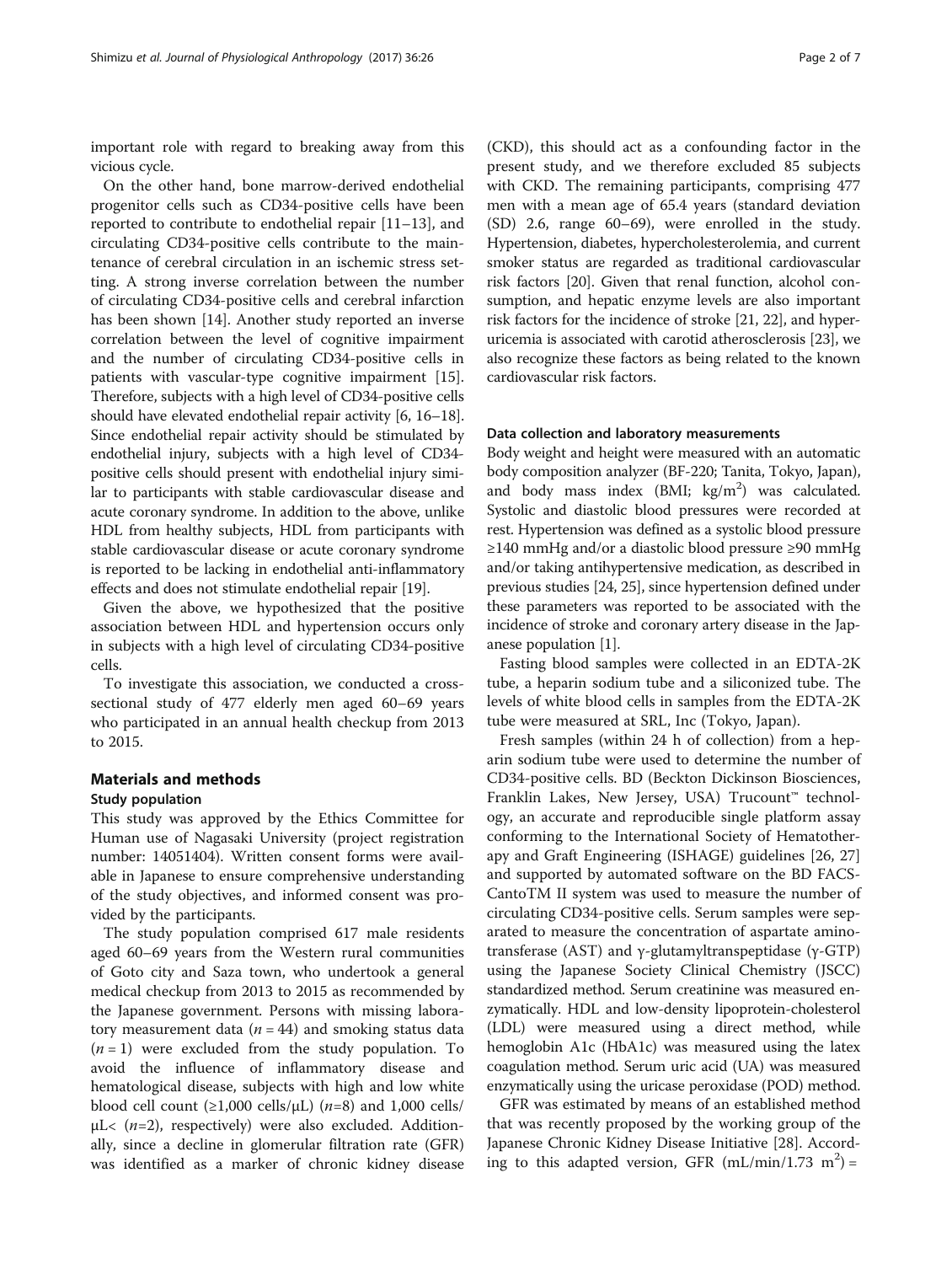$194 \times (serum \text{c}retinine \text{ (enzyme \text{ method}))}^{-1.094} \times ($ age)<sup>−0.287</sup>. CKD is defined as a GFR < 60 mL/min/1.73 m<sup>2</sup>.

#### Statistical analyses

Differences in mean values or prevalence of potential confounding factors based on circulating CD34-positive cell levels were calculated. An age-adjusted trend test was performed with a regression model for mean values, and a logistic regression model was used for proportion. Since the number of circulating CD34 cells should indicate the presence of underlying endothelial repair activity [\[6, 14](#page-5-0)–[18](#page-5-0)] and 0.99 cells/μL was the median value of the circulating CD34 positive cells in our present study, this value was set as the cutoff point, as in our previous study [\[6\]](#page-5-0). Logistic regression models were used to calculate odds ratios (ORs) and 95% confidence intervals (CIs) to determine the influence of HDL on hypertension, and subjects were stratified according to the level of circulating CD34-positive cells (high, low). To avoid the influence of medication on HDL values, we also calculated ORs and 95% CIs of hypertension for increments of one standard deviation (SD) in ORs and 95% CIs stratified by circulating CD34-positive levels (high, low) limited to subjects not taking lipid-lowering medication.

Adjustments for confounding factors that we defined as known cardiovascular risk factors were made in three ways. First, we adjusted only for age. Second, we made a further adjustment for BMI based on the following: BMI has been reported to be positively associated with the level of circulating CD34-positive cells, which is divided by median values of such cells among the general

population [[6\]](#page-5-0), and inversely associated with circulating CD34-positive cells predominantly among subjects with a high BMI  $(31.6 \pm 5.1 \text{ kg/m}^2)$  [\[29](#page-6-0)]. In addition, unlike other cardiovascular risk factors, BMI is reported to be inversely associated with HDL-cholesterol [[30\]](#page-6-0) and positively associated with hypertension [[31\]](#page-6-0). Therefore, BMI might act as the strongest confounding factor in the present study. Finally, for the third adjustment, we included other possible confounding factors, including Age (year) and BMI ( $\text{kg/m}^2$ ), smoking status (never smoker, former smoker, current smoker), alcohol consumption [never drinker, former drinker, current drinker (23 g/week  $\le$  <46 g/week, 46 g/week  $\le$  <69 g/week, 69 g/  $week≤$ ], HbA1C (%), LDL (mg/dL), AST (IU/L), γ-GTP (IU/L), UA (mg/dL) and GFR (mL/min/1.73 m<sup>2</sup>).

All statistical analyses were performed using the SAS system for Windows (version 9.4; SAS Inc., Cary, NC). All  $p$  values for statistical tests were two-tailed, with values of <0.05 regarded as being statistically significant.

### Results

#### Characteristics of the study population

Characteristics of the present study population are shown in Table 1. Compared to subjects with a low level of CD34-positive cells, those with high levels demonstrated a significantly higher prevalence of taking antihypertensive medication as well as higher values for BMI, LDL, HbA1c, and WBC.

Table 1 Characteristics of study population by circulating CD34-positive cell levels

|                                                    | High CD34-positive     | Low CD34-positive      |         |  |
|----------------------------------------------------|------------------------|------------------------|---------|--|
|                                                    | cells (≥0.99 cells/µL) | cells (<0.99 cells/µL) | р       |  |
| No. of participants                                | 240                    | 237                    |         |  |
| Age, years                                         | $65.3 \pm 2.7$         | $65.6 \pm 2.5$         |         |  |
| Systolic blood pressure, mmHg                      | $135 \pm 17$           | $134 \pm 18$           | 0.552   |  |
| Diastolic blood pressure, mmHg                     | $81 \pm 11$            | $81 \pm 12$            | 0.852   |  |
| Antihypertensive medication use, %                 | 47.1                   | 38.4                   | 0.031   |  |
| Body mass index (BMI), kg/m <sup>2</sup>           | $23.9 \pm 2.8$         | $22.7 \pm 3.0$         | < 0.001 |  |
| Current drinker, %                                 | 87.9                   | 87.8                   | 0.954   |  |
| Current smoker, %                                  | 14.2                   | 11.8                   | 0.496   |  |
| Serum HDL-cholesterol (HDL), mg/dL                 | $57 \pm 14$            | $58 \pm 13$            | 0.390   |  |
| Serum LDL-cholesterol (LDL), mg/dL                 | $119 \pm 29$           | $110 \pm 28$           | < 0.001 |  |
| Hemoglobin A1c (HbA1c), %                          | $5.8 \pm 0.7$          | $5.6 \pm 0.5$          | < 0.001 |  |
| Serum aspartate aminotransferase (AST), IU/L       | $25 \pm 8$             | $26 \pm 9$             | 0.282   |  |
| Serum γ-glutamyltranspeptidase (γ-GTP), IU/L       | $52 \pm 83$            | $47 \pm 40$            | 0.370   |  |
| Serum uric acid (UA), mg/dL                        | $5.9 \pm 1.1$          | $5.8 \pm 1.2$          | 0.312   |  |
| Glomerular filtration rate (GFR), mL/min/1.73 $m2$ | $76.9 \pm 11.2$        | $76.0 \pm 12.9$        | 0.926   |  |
| White blood cells (WBC), cells/µL                  | $6043 \pm 1266$        | $4993 \pm 1278$        | < 0.001 |  |

Values: mean  $\pm$  standard deviation.  $p$  values are age-adjusted values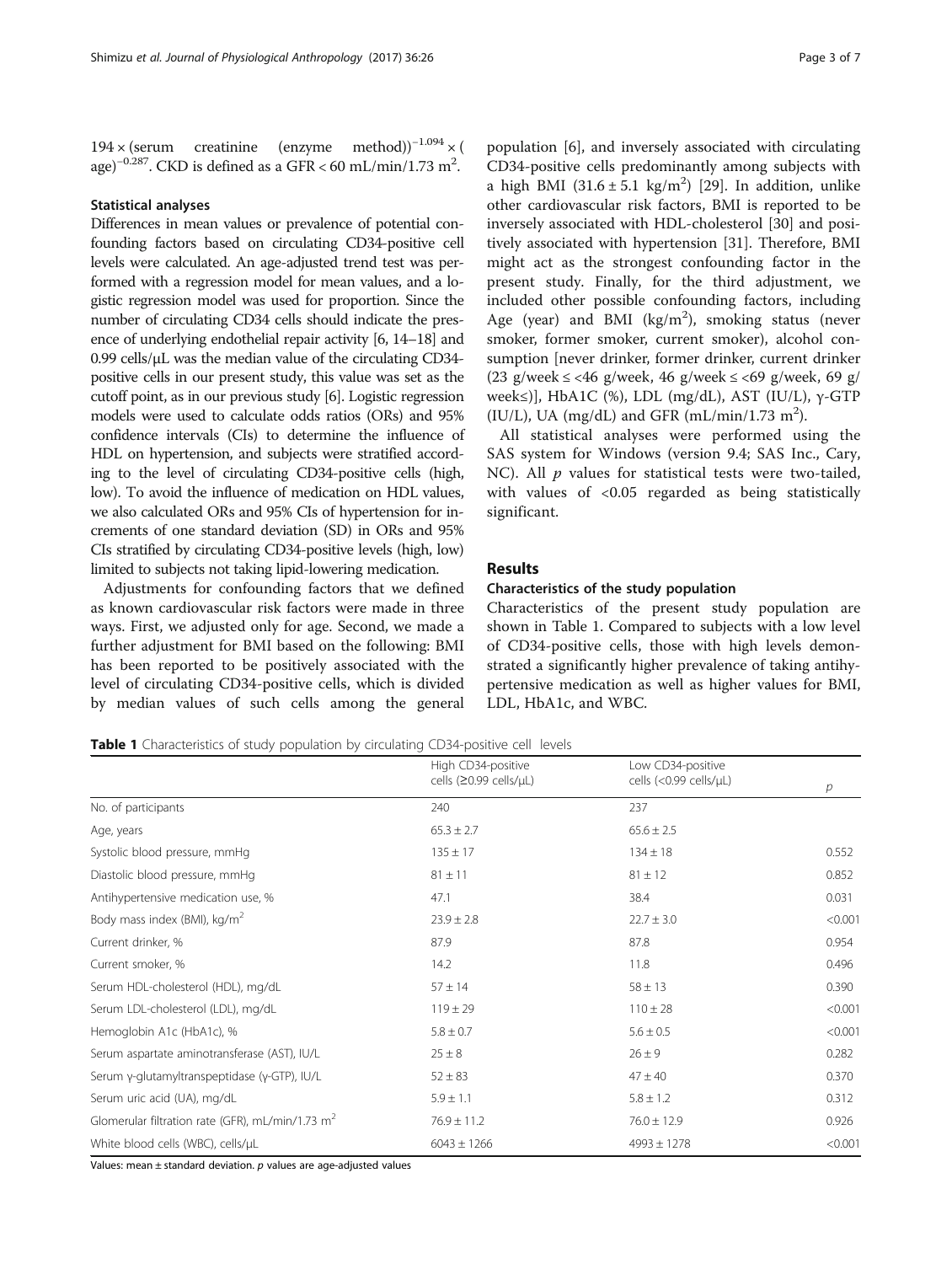# Association between HDL and hypertension in total subjects and after stratification by circulating CD34 positive cell levels

Table 2 shows the ORs and 95% CIs for hypertension in relation to HDL in all subjects and as well as those in subjects stratified by circulating CD34-positive cell levels. No significant association between HDL-cholesterol and hypertension in total subjects was noted. Analysis of subjects with high levels of CD34-positive cells, however, showed that although HDL had no significant association with hypertension in an age-adjusted model, a significant positive association was observed after further adjustment for BMI. This association was unchanged even after further adjusting for known cardiovascular risk factors. Additionally, among subjects with a low level of CD34 positive cells, a tendency toward an association between HDL and hypertension was observed, although this was not significant. Even after limiting the analysis to subjects not taking lipid-lowering medication (201 men with a high level of CD34-positive cells and 210 men with low CD34 positive cells), the associations remained unchanged. Ageadjusted, age- and BMI-adjusted, and fully adjusted ORs and 95% CIs of hypertension for increments of one standard deviation (SD) in HDL (13.8 mg/dL) were 1.24 (0.95, 1.62), 1.40 (1.05, 1.86), and 1.44 (1.06, 1.96) for subjects with a high level of circulating CD34-positive cells; and 0.89 (0.68, 1.17), 1.00 (0.75, 1.33), and 0.87 (0.63, 1.19) for subjects with low circulating CD34-positive cells.

# Association between HDL level and two circulating CD34 positive cell categories on hypertension

An investigation into the effects of the association between HDL level and the two CD34-positive cell categories (high and low) on hypertension revealed a significant interaction;  $p$  values for the effect of this interaction were  $p = 0.034$  for the age-adjusted model,  $p =$ 0.025 for the age- and BMI-adjusted model, and  $p = 0.022$ for the fully adjusted model.

## **Discussion**

The major findings of the present study are that, independent of known cardiovascular risk factors, HDL is significantly positively associated with hypertension among subjects with a high level of CD34-positive cells but not for subjects with low CD34-positive cells.

A previous Japanese cross-sectional study of 1803 apparently healthy men aged  $49.9 \pm 9.0$  reported a positive association between HDL and hypertension; the adjusted OR and 95% CI of a 1 mg/dL increment of HDL for hypertension was  $1.03$  (1.02, 1.04,  $p < 0.001$ ) [\[3](#page-5-0)].

Table 2 Odds ratios (ORs) and 95% confidence intervals (CIs) for hypertension in relation to HDL-cholesterol stratified by circulating CD34-positive cell levels

|                                          |            | HDL-cholesterol tertiles |                       |       | 1 SD increment of     |
|------------------------------------------|------------|--------------------------|-----------------------|-------|-----------------------|
|                                          | $T1$ (low) | T <sub>2</sub>           | T3 (high)             |       | HDL (13.8 mg/dL)      |
| Total subjects                           |            |                          |                       |       |                       |
| No. of participants                      | 161        | 155                      | 161                   |       |                       |
| No. of cases (%)                         | 101(62.7)  | 98 (63.2)                | 99 (61.5)             |       |                       |
| Age-adjusted ORs                         | 1.00       | $1.02$ (0.64, 1.61)      | 0.96(0.61, 1.51)      | 0.860 | 1.05(0.87, 1.27)      |
| Age- and BMI-adjusted ORs                | 1.00       | 1.08 (0.67, 1.72)        | 1.22 (0.76, 1.96)     | 0.415 | 1.19 (0.97, 1.45)     |
| Multivariable ORs                        | 1.00       | 1.06 (0.66, 1.72)        | 1.09 (0.66, 1.79)     | 0.737 | 1.13 (0.92, 1.40)     |
| High CD34-positive cell (≥0.99 cells/µL) |            |                          |                       |       |                       |
| No. of participants                      | 89         | 78                       | 73                    |       |                       |
| No. of cases (%)                         | 53 (59.6)  | 52 (66.7)                | 51 (69.9)             |       |                       |
| Age-adjusted ORs                         | 1.00       | 1.31 (0.69, 2.48)        | 1.63 (0.84, 3.16)     | 0.142 | 1.24(0.95, 1.62)      |
| Age- and BMI-adjusted ORs                | 1.00       | 1.43 (0.75, 2.75)        | 2.12 (1.05, 4.27)     | 0.035 | 1.40 (1.05, 1.86)     |
| Multivariable ORs                        | 1.00       | 1.48 (0.76, 2.88)        | 2.34 (1.11, 4.91)     | 0.025 | 1.44 (1.06, 1.96)     |
| Low CD34-positive cell (<0.99 cells/µL)  |            |                          |                       |       |                       |
| No. of participants                      | 72         | 77                       | 88                    |       |                       |
| No. of cases (%)                         | 48 (66.7)  | 46 (59.7)                | 48 (54.5)             |       |                       |
| Age-adjusted ORs                         | 1.00       | $0.77$ $(0.39, 1.51)$    | $0.60$ $(0.31, 1.15)$ | 0.123 | $0.89$ (0.68, 1.17)   |
| Age- and BMI-adjusted ORs                | 1.00       | $0.76$ $(0.38, 1.51)$    | 0.72(0.37, 1.41)      | 0.345 | $1.00$ $(0.75, 1.33)$ |
| Multivariable ORs                        | 1.00       | $0.69$ $(0.33, 1.44)$    | 0.50(0.24, 1.05)      | 0.068 | 0.87(0.63, 1.19)      |

Hypertension is defined as systolic blood pressure ≥140 mmHg, and/or diastolic blood pressure ≥90 mmHg, and/or antihypertensive medication use. Multivariable ORs: adjusted further for age and BMI, smoking status, alcohol consumption, HbA1C, LDL, AST, γ-GTP, UA and GFR. HDL tertiles are <51 mg/dL for T1, 51–61 mg/ dL for T2, and >61 mg/dL for T3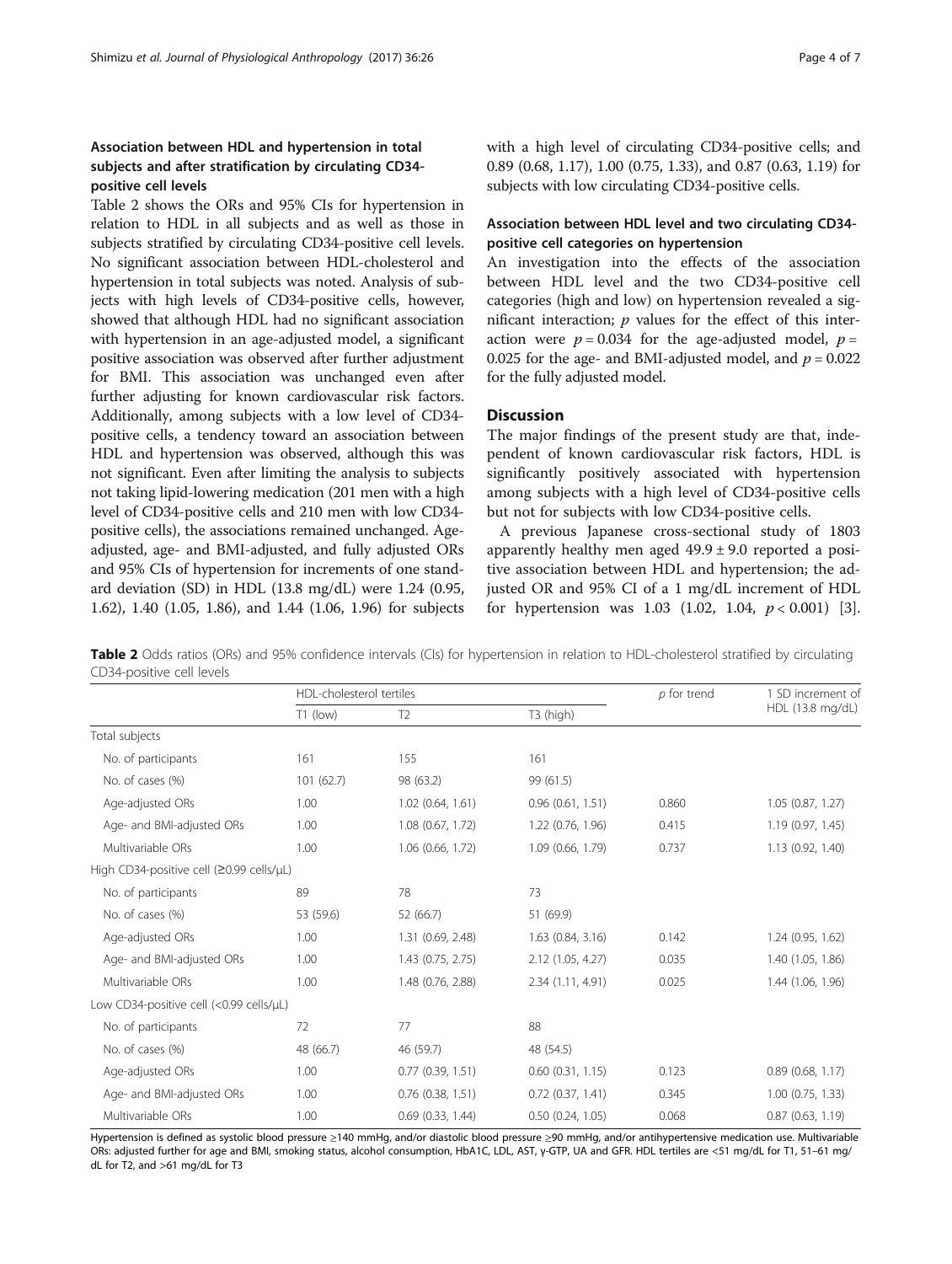Results of this study are compatible with our present study. Moreover, we found further evidence that the positive association is limited to subjects with a high level of CD34-positive cells.

Furthermore, in our present study, although statistical power did not reach significance initially for subjects with a high level of CD34-positive cells, after further adjusting for BMI, the association between HDL and hypertension became significant. Since HDL is significantly inversely correlated with BMI ( $r = -0.27$ ,  $p < 0.001$ ) and a higher BMI is a well-known independent risk factor for hypertension [\[31\]](#page-6-0), the unfavorable influence of HDL might be masked by the favorable influence of lower BMI status.

The precise mechanism of action governing the association between HDL concentration in the blood and CD34-positive cells on hypertension risk is not understood. One plausible explanation for such an association is the inhibition of endothelial nitric oxide synthetase (eNOS) by HDL-cholesterol.

Bone marrow-derived endothelial progenitor cells such as CD34-positive cells have been reported to contribute to endothelial repair [\[11](#page-5-0)–[13](#page-5-0)]. Endothelial cells establish an instructive vascular niche that reconstitutes hematopoietic stem and progenitor cells though the release of specific paracrine growth factors [[32](#page-6-0)]. Since stimulation of CD34 positive cell production in the bone marrow is induced by damage to the endothelium, the number of circulating CD34-positive cells should increase as a result [[33](#page-6-0)]. Therefore, subjects with a high level of CD34-positive cells should demonstrate elevated endothelial repair activity induced by endothelial damage. Previous studies reporting the association of limb ischemia and acute myocardial infarction with a rapid increase in circulating endothelial progenitor cells might partly support this mechanism [[34, 35\]](#page-6-0).

In addition to the above, unlike HDL from healthy individuals, HDL from participants with stable cardiovascular disease or acute coronary syndrome inhibits the eNOS-activating pathway and eNOS-dependent nitric oxide (NO) production that leads to loss of endothelial anti-inflammatory effects and endothelial repair [[19](#page-5-0)]. Although HDL exerts vascular-protection via endothelial progenitor cells [[36](#page-6-0)], our present study found a slight but significant inverse correlation between HDL and log CD34-positive cells for subjects with a high level of CD34 positive cells  $(r = -0.13, p = 0.047)$  but not for subjects with low CD34-positive cells ( $r = -0.09$ ,  $p = 0.158$ ).

Therefore, among subjects with a high level of CD34 positive cells, HDL values should indicate the magnitude of these unfavorable influences on endothelial repair. The number of circulating endothelial progenitor cells is reported to be inversely correlated with the risk factors for coronary artery disease [\[37](#page-6-0)], and the Framingham risk score [\[38\]](#page-6-0) also should support this mechanism.

Since hypertension and endothelial dysfunction have a bidirectional association in which hypertension induces increased arterial stiffness and vice versa [[4](#page-5-0)–[10](#page-5-0)], an unfavorable influence on endothelial repair should cause hypertension among subjects with a high level of CD34 positive cells.

When an endothelial injury is mild, the necessity of endothelial repair is small, resulting in a low concentration of circulating CD34-positive cells. Since subjects with a small number of CD34-positive cells might have lower endothelial repair activity induced by endothelial injury, HDL should stimulate endothelial cell NO production [[39\]](#page-6-0) and promote endothelial repair mechanisms [[40\]](#page-6-0). In subjects with a low level of CD34-positive cells, HDL should act as it does in healthy individuals. Therefore, in our present study, although the statistical power was not significant, an inverse tendency was observed between HDL and hypertension for subjects with a low level of CD34-positive cells.

Potential limitations of this study warrant consideration. Although hypertension and endothelial dysfunction have a bidirectional association, no data on the evaluation of endothelial function was available. To clarify the background mechanism of the association between HDL and hypertension in relation to circulating CD34-positive cell levels, further analysis that includes endothelial function-related data such as flow-mediated dilation (FMD) will be necessary. Although HDL demonstrates an inverse tendency with hypertension among subjects with a low level of CD34-positive cells, the statistical power did not reach significance. Further investigation with a larger sample population will be necessary. Finally, because this was a cross-sectional study, causal relationships were not able to be established.

#### Conclusion

In conclusion, we found that HDL is significantly positively associated with hypertension among subjects with a high level of CD34-positive cells but not among subjects with low CD34-positive cells. These results demonstrate an efficient tool for risk estimation of HDL on cardiovascular events.

#### Abbreviations

AST: Aspartate aminotransferase; BD: Beckton Dickinson; BMI: Body mass index; CI: Confidence intervals; CKD: Chronic kidney disease; eNOS: Endothelial nitric oxide synthetase; FMD: Flow-mediated dilation; GFR: Glomerular filtration rate; HbA1c: Hemoglobin A1c; HDL: High-density lipoprotein-cholesterol; ISHAGE: International Society of Hematotherapy and Graft Engineering; JSCC: Japanese Society Clinical Chemistry; LDL: Low-density lipoprotein-cholesterol; NO: Nitric oxide; OR: Odds ratio; POD: Peroxidase; SD: Standard deviation; SLS: Sodium lauryl sulfate; UA: Serum uric acid; γ-GTP: γ-Glutamyltranspeptidase

#### Acknowledgements

We are grateful to the staff from Goto City Hall and Saza Town Hall for their outstanding support.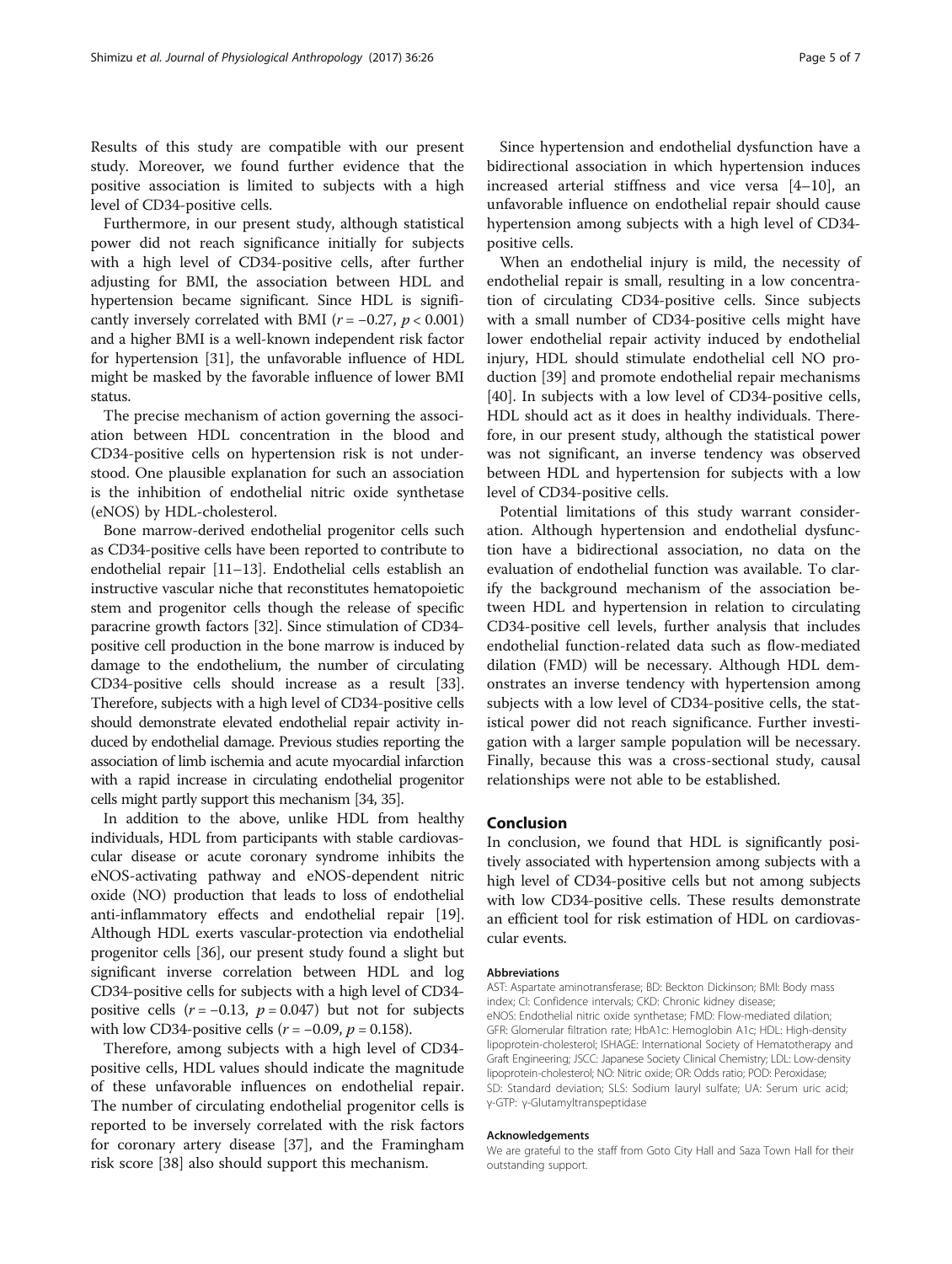#### <span id="page-5-0"></span>Funding

This study was supported by Grants-in-Aids for Scientific Research from the Japan Society for the Promotion of Science (No. 25291107 and No. 15 K07243).

#### Availability of data and materials

The individual raw data will not be shared publicly because of the ethics policy.

#### Authors' contributions

YS designed the study and performed the statistical analyses, interpreted the data, and drafted the manuscript or revised it. SS, JK, HY, MN, KK, and SK assisted with the design of the study, were involved in data collection, and checked the manuscript. SS, JK, SK, and TM participated in the study concept and checked the manuscript. TM was the general coordinator and also designed the study. All authors read and approved submission of the manuscript, and that material in the manuscript has not been published and is not being considered for publication elsewhere in whole or in part in any language except as abstract. The person in acknowledgement has been seen and approved mentions of his name in the article. All authors have read and approved the submission of the manuscript and that material in the manuscript has not been published in whole or in part in any language except as an abstract. The persons mentioned in this section have seen and approved the mention of their names in this article.

#### Competing interests

The authors declare that they have no competing interests.

#### Consent for publication

Not applicable.

#### Ethics approval and consent to participate

This study was approved by the Ethics Committee for Human Use of Nagasaki University (project registration number 0501120073). Written consent forms were available in Japanese to ensure comprehensive understanding of the study objectives, and informed consent was signed by the participants.

#### Publisher's Note

Springer Nature remains neutral with regard to jurisdictional claims in published maps and institutional affiliations.

#### Author details

<sup>1</sup>Department of Community Medicine, Nagasaki University Graduate School of Biomedical Sciences, Nagasaki, Japan. <sup>2</sup> Department of Cardiovascular Disease Prevention, Osaka Center for Cancer and Cardiovascular Disease Prevention, Osaka, Japan. <sup>3</sup>Research and Clinical Center for Yusho and Dioxin, Kyusyu University, Fukuoka, Japan. <sup>4</sup>Department of Island and Community Medicine, Nagasaki University Graduate School of Biomedical Sciences, Nagasaki, Japan.

# Received: 14 December 2016 Accepted: 7 June 2017

#### References

- 1. Kitamura A, Yamagishi K, Imano H, Kiyama M, Cui R, Ohira T, Umesawa M, Muraki I, Sankai T, Saito I, Iso H; CIRCS Investigators. Impact of hypertension and subclinical organ damage on the incidence of cardiovascular disease among Japanese residents at the population and individual levels. The Circulatory Risk in Communities Study (CIRCS). Circ J. 2017. [Epub ahead of print].
- 2. Emerging Risk Factors Collaboration, Di Angelantonio E, Sarwar N, Perry P, Kaptoge S, Ray KK, Thompson A, Wood AM, Lewington S, Sattar N, Packard CJ, Collins R, Thompson SG, Danesh J. Major lipids, apolipoproteins, and risk of vascular disease. JAMA. 2009;302:1993–2000.
- 3. Oda E, Kawai R. High-density lipoprotein cholesterol is positively associated with hypertension in apparently healthy Japanese men and women. Br J Biomed Sci. 2011;68:29–33.
- 4. Dohi Y. Hypertension and oxidative stress. Nagoya Med J. 2010;51:153–8 [Article in Japanese].
- 5. Higashi Y, Sueda T, Yoshizumi M. Role of angiotensin II-related oxidative stress and nitric oxide in endothelial function in hypertension. J Jpn Coll Angiol. 2003;43:47–52 [Article in Japanese].
- 6. Shimizu Y, Sato S, Koyamatsu J, Yamanashi H, Nagayoshi M, Kadota K, Kawashiri SY, Inoue K, Nagata Y, Maeda T. Platelets and circulating CD34 positive cells as an indicator of the activity of the vicious cycle between hypertension and endothelial dysfunction in elderly Japanese men. Atherosclerosis. 2017;259:26–31.
- 7. Shimizu Y, Nakazato M, Sekita T, Kadota K, Arima K, Yamasaki H, Takamura N, Aoyagi K, Maeda T. Association between the hemoglobin levels and hypertension in relation to the BMI status in a rural Japanese population: the Nagasaki islands study. Intern Med. 2014;53:435–40.
- 8. Shimizu Y, Nakazato M, Sekita T, Kadota K, Yamasaki H, Takamura N, Aoyagi K, Maeda T. Association between hemoglobin levels and arterial stiffness for general Japanese population in relation to body mass index status: the Nagasaki islands study. Geriatr Gerontol Int. 2014;14:811–8.
- 9. Shimizu Y, Kadota K, Nakazato M, Noguchi Y, Koyamatsu J, Yamanashi H, Nagayoshi M, Nagata S, Arima K, Maeda T. Hemoglobin as a possible biochemical index of hypertension-induced vascular damage. J Physiol Anthropol. 2016;35:4.
- 10. Shimizu Y, Sato S, Koyamatsu J, Yamanashi H, Nagayoshi M, Kadota K, Kawashiri SY, Maeda T. Possible mechanism underlying the association between higher hemoglobin level and hypertension in older Japanese men. Geriatr Gerontol Int. 2017. [in press].
- 11. Walter DH, Rittig K, Bahlmann FH, Kirchmair R, Silver M, Murayama T, Nishimura H, Losordo DW, Asahara T, Isner JM. Statin therapy accelerates reendothelialization: a novel effect involving mobilization and incorporation of bone marrow-derived endothelial progenitor cells. Circulation. 2002;105: 3017–24.
- 12. Majka M, Janowska-Wieczorek A, Ratajczak J, Ehrenman K, Pietrzkowski Z, Kowalska MA, Gewirtz AM, Emerson SG, Ratajczak MZ. Numerous growth factors, cytokines, and chemokines are secreted by human CD34(+) cells, myeloblasts, erythroblasts, and megakaryoblasts and regulate normal hematopoiesis in an autocrine/paracrine manner. Blood. 2001;97:3075–85.
- 13. Shi Q, Rafii S, Wu MH, Wijelath ES, Yu C, Ishida A, Fujita Y, Kothari S, Mohle R, Sauvage LR, Moore MA, Storb RF, Hammond WP. Evidence for circulating bone marrow-derived endothelial cells. Blood. 1998;92:362–7.
- 14. Taguchi A, Matsuyama T, Moriwaki H, Hayashi T, Hayashida K, Nagatsuka K, Todo K, Mori K, Stern DM, Soma T, Naritomi H. Circulating CD34-positive cells provide an index of cerebrovascular function. Circulation. 2004;109: 2972–5.
- 15. Taguchi A, Matsuyama T, Nakagomi T, Shimizu Y, Fukunaga R, Tatsumi Y, Yoshikawa H, Kikuchi-Taura A, Soma T, Moriwaki H, Nagatsuka K, Stern DM, Naritomi H. Circulating CD34-positive cells provide a marker of vascular risk associated with cognitive impairment. J Cereb Blood Flow Metab. 2008;28: 445–9.
- 16. Shimizu Y, Sato S, Koyamatsu J, Yamanashi H, Nagayoshi M, Kadota K, Maeda T. Height is an indicator of vascular maintenance capacity in older men. Geriatr Gerontol Int. 2016. [Epub ahead of print]
- 17. Shimizu Y, Sato S, Koyamatsu J, Yamanashi H, Nagayoshi M, Kadota K, Maeda T. Platelets as an indicator of vascular repair in elderly Japanese men. Oncotarget. 2016;7:44919–26.
- 18. Shimizu Y, Sato S, Koyamatsu J, Yamanashi H, Nagayoshi M, Kadota K, Maeda T. Circulating CD34-positive cells, glomerular filtration rate and triglycerides in relation to hypertension. Atherosclerosis. 2015;243:71–6.
- 19. Besler C, Heinrich K, Rohrer L, Doerries C, Riwanto M, Shih DM, Chroni A, Yonekawa K, Stein S, Schaefer N, Mueller M, Akhmedov A, Daniil G, Manes C, Templin C, Wyss C, Maier W, Tanner FC, Matter CM, Corti R, Furlong C, Lusis AJ, von Eckardstein A, Fogelman AM, Lüscher TF, Landmesser U. Mechanisms underlying adverse effects of HDL on eNOS-activating pathways in patients with coronary artery disease. J Clin Invest. 2011;121:2693–708.
- 20. Kim YD, Jung YH, Saposnik G. Traditional risk factors for stroke in East Asia. J Stroke. 2016;18:273–85.
- 21. Shimizu Y, Maeda K, Imano H, Ohira T, Kitamura A, Kiyama M, Okada T, Ishikawa Y, Shimamoto T, Yamagishi K, Tanigawa T, Iso H. Chronic kidney disease and drinking status in relation to risks of stroke and its subtypes: the Circulatory Risk in Communities Study (CIRCS). Stroke. 2011;42:2531–7.
- 22. Shimizu Y, Imano H, Ohira T, Kitamura A, Kiyama M, Okada T, Sato S, Shimamoto T, Yamagishi K, Tanigawa T, Iso H. gamma-Glutamyltranspeptidase and incident stroke among Japanese men and women: the Circulatory Risk in Communities Study (CIRCS). Stroke. 2010;41:385–8.